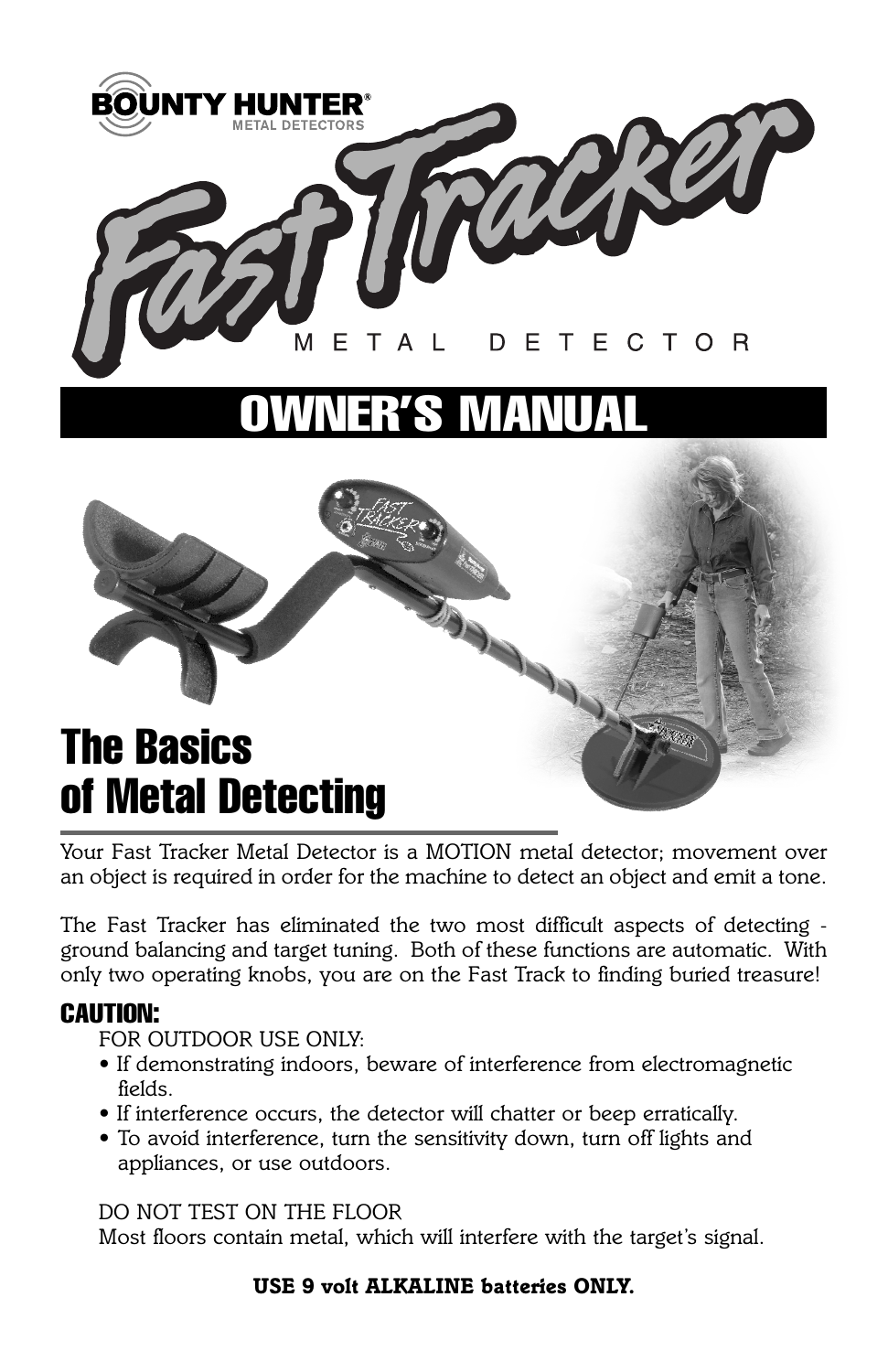## **FAST TRACKER FEATURES**

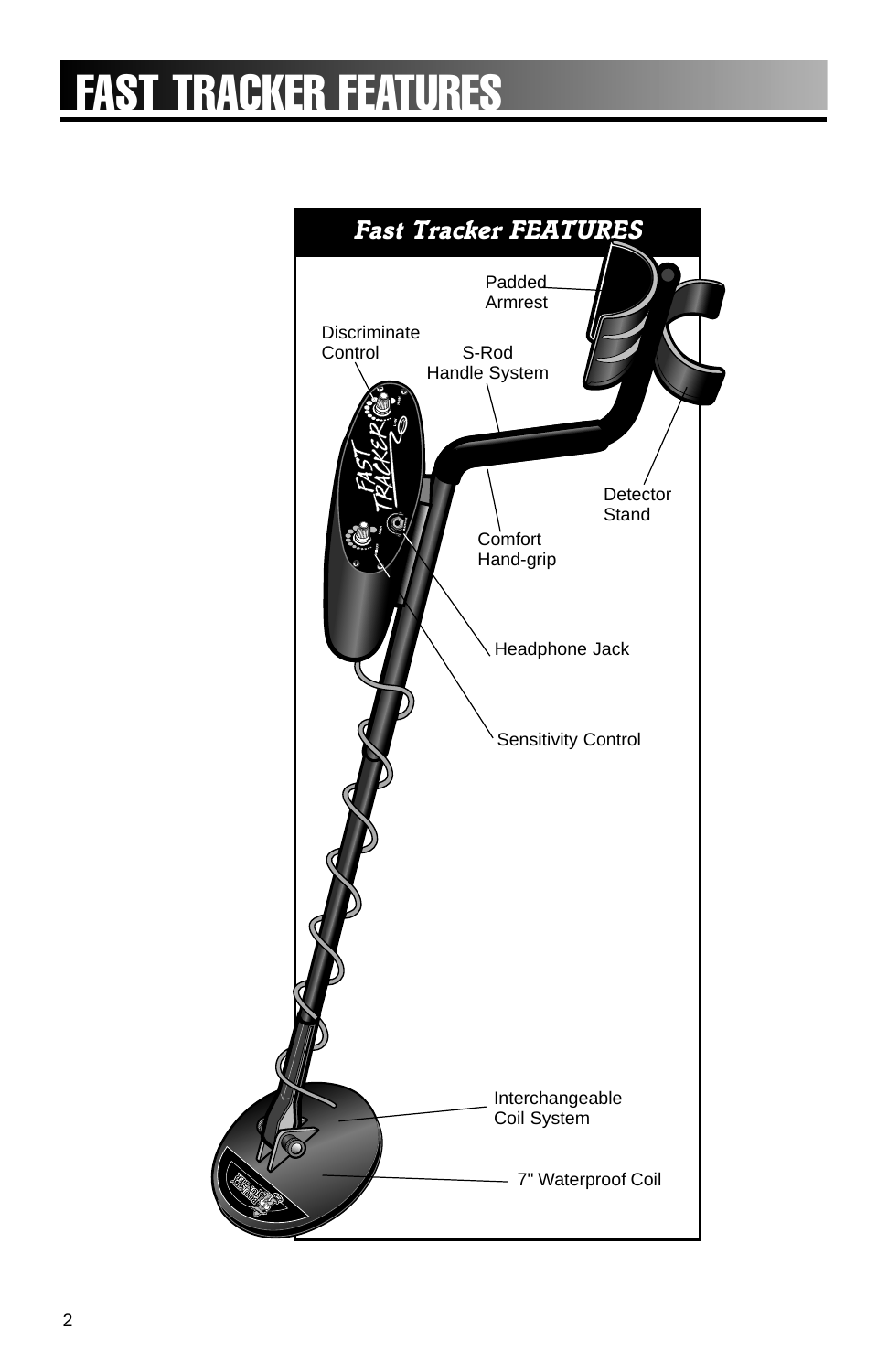# **EASY ASSEMBLY**

### *Assembling your Fast Tracker Metal Detector is easy and requires no tools. Just follow these steps:*

- ●*1 Using the supplied bolt and knurled knob, attach the search coil to the lower stem.*
- ●*2 Press the button on the upper end of the lower stem and slide the lower stem into the upper stem.*

*Adjust the stem to a length that lets you maintain a comfortable upright posture, with your arm relaxed at your side. Maintain the search coil about 1 inch above the ground as you sweep.*

●*3 Wind the search coil cable around the stem. Leave enough slack in the cable to let you adjust the coil when you are hunting on uneven ground. Then tighten the knob at the end of the search coil.*

> **Note:** *To adjust the coil, simply loosen the knob.*

●*4 Insert the coil's plug into the matching connector on the control housing. Be sure the holes and pins line up correctly.*

#### **Caution:**

- *Do not force the plug in. Excess force will cause damage.*
- *To disconnect the cable, pull out the plug. Do not pull on the cable.*

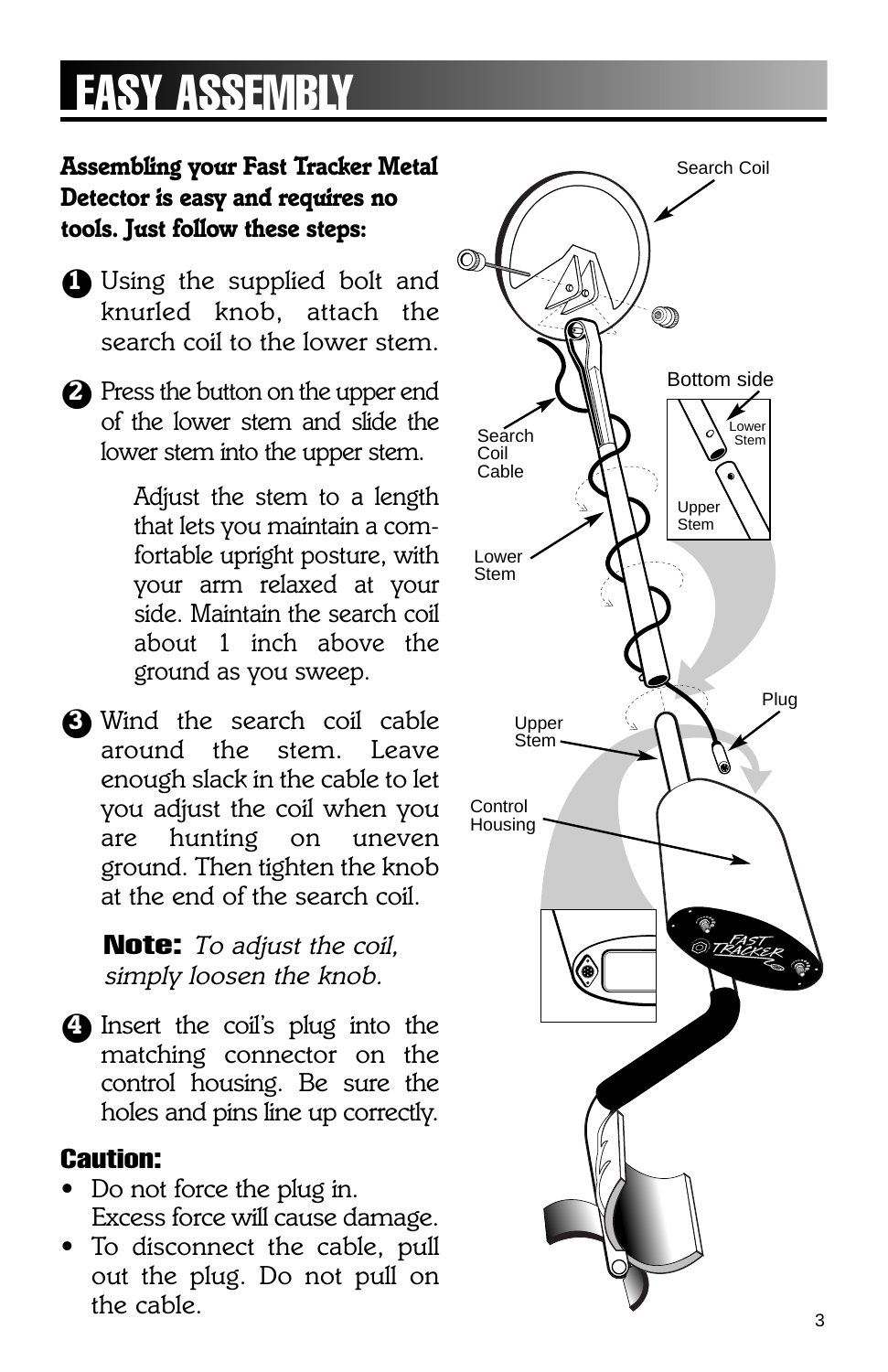# **BATTERIES**

### *Use ALKALINE batteries only.*

### *Follow these steps to install the batteries.*

- ●*<sup>1</sup> Carefully remove the battery compartment door by pressing the release clip on the right side of the door.*
- ●*<sup>2</sup> Snap one battery on to each of the terminals and place the batteries inside the compartment.*

*The battery compartment is a tight fit. Insert one battery with the terminals facing down, and the second battery with the terminals facing outward. See illustration.*

- ●*<sup>3</sup> Replace the compartment door by first inserting the hinge on the side opposite of the release clip.*
- ●*<sup>4</sup> Then, press down firmly on the clip side until the battery door snaps into place.*

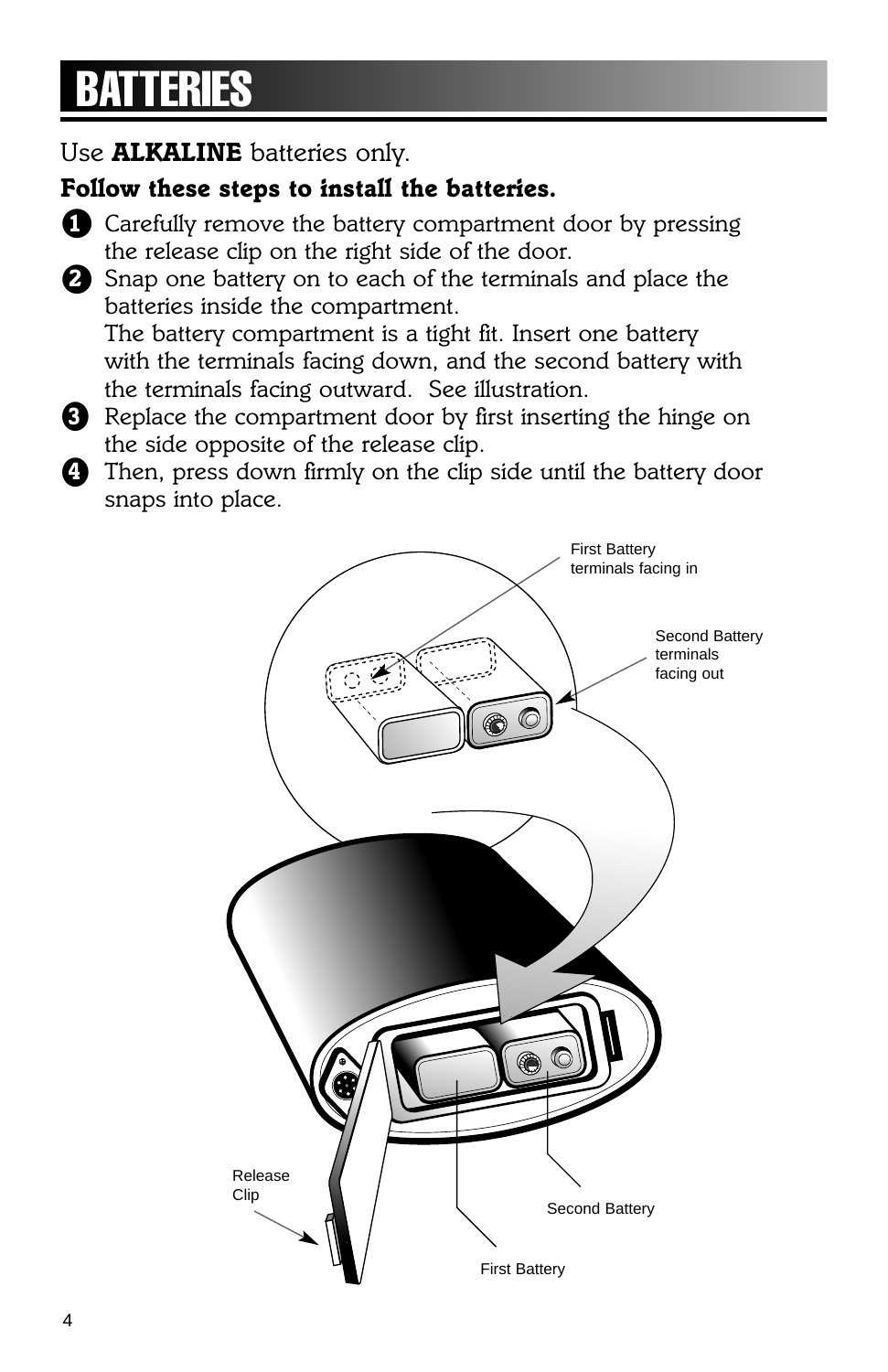# **FAST DEMONSTRAT**

*Here is a quick way to demonstrate the basic features of your FAST TRACKER.*

### *Supplies Needed*

- *a. A small nail d. A nickel b. A small piece of foil e. A dime*
- *c. A quarter f. A penny*
- 
- 
- *Position your Fast Tracker*

*Keep the detector away from metal objects.*

*Have a friend hold the detector while you pass the objects over the search coil. Or, hang the detector over the edge of a chair or table, away from walls, floors and other metal objects.*

*Remove your jewelry and watch (they also contain metal)*

#### *Demonstrate It!*

- *a. Click the power on, and turn the Sensitivity Knob to the 2:00 or 3:00 position.*
- *b. Click the right knob (Discriminate) off. 100% to the left.*
- *c. Sweep all of the objects back and forth over the search coil.*

*NOTICE the SINGLE TONE*

*d. Sweep the nail back and forth over the search coil. While sweeping, click the Discriminate Control (right knob) on.*

*Turn the Discriminate Control until the nail is no longer detected.*

*You have "discriminated out" the nail.*

- *e. Now pass the nickel with the Discriminate control in the 1:00 or 2:00 position. NOTICE the LOW TONE.*
- *f. Pass the Quarter. NOTICE the HIGH TONE.*
- *g. Pass all of the objects, while moving the Discriminate Control to differing positions. NOTICE the DIFFERENT TONES, or NO TONE at all.*



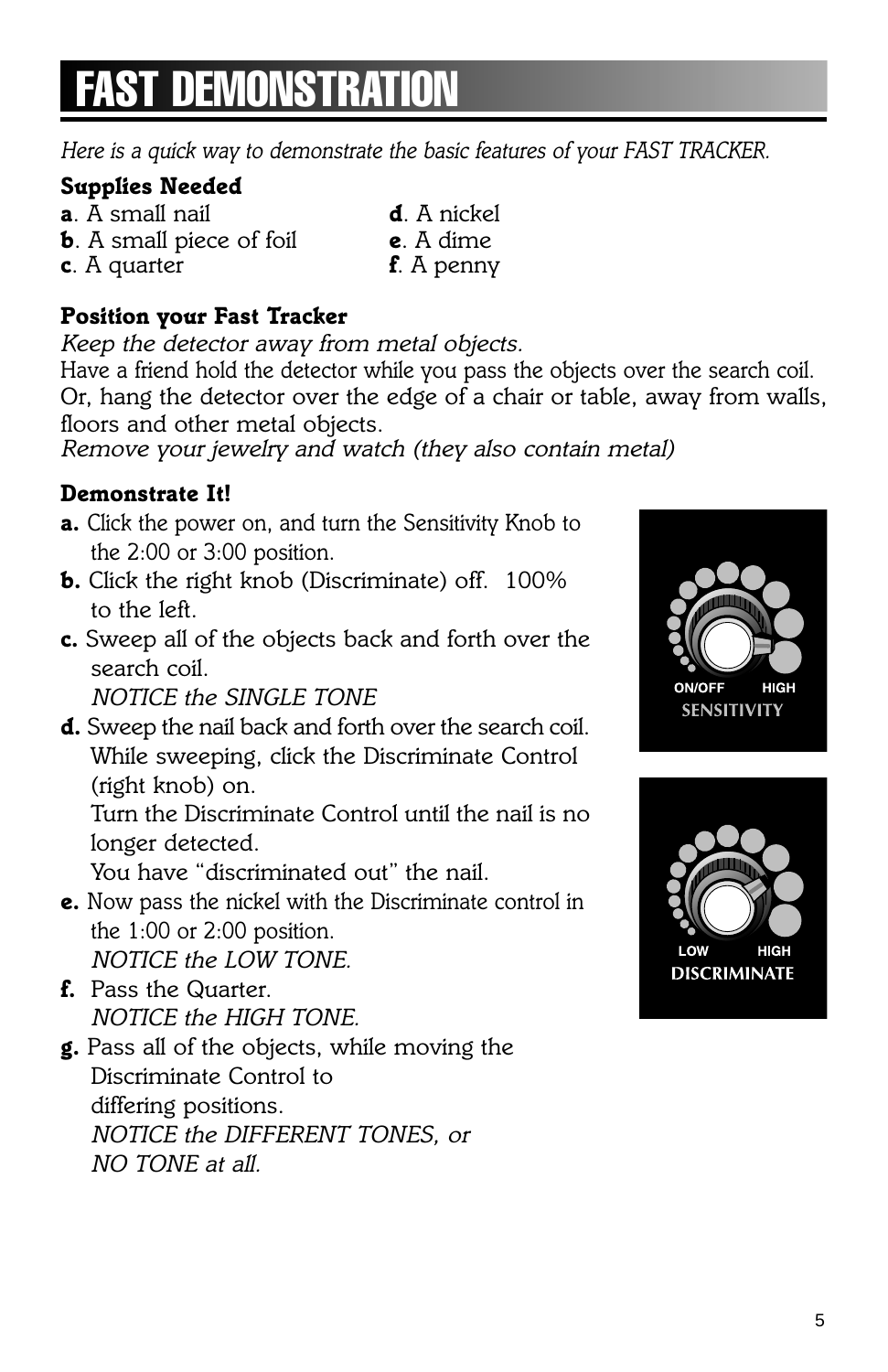# **OPERATION**

*The Fast Tracker is a MOTION metal detector; the search coil must be in motion over the targeted object in order for the machine to detect the object and emit a tone. Motion is required in order for the detector to* automatically GROUND BALANCE. *containing varying amounts of naturally occurring minerals. As you sweep the search coil over the ground, your metal detector is constantly READING and AVERAGING the ground's mineralization, in order to differentiate between the naturally occurring ground minerals and a metal target.*



#### *Adjust the SENSITIVITY*

*After powering the unit on, turn the left knob, SENSITIVITY, 100% clockwise. If the detector chatters or emits erratic sounds, reduce the sensitivity by turning the knob to the left. The detector will work well at the 2:00 or 3:00 position.*

*This adjustment is necessary due to electromagnetic interference. Household appliances, lighting fixtures,*

*outdoor power lines (overhead and buried) all emit electromagnetic fields. Electromagnetic energy also occurs naturally in the environment. Your metal detector creates its own magnetic field; so you need to adjust your SENSITIVITY to compensate for any interference.*

## **USING HEADPHONES**

*Using headphones (not supplied) improves battery life, and prevents the sounds from annoying bystanders.*

*It also allows you to hear subtle changes in the sound more clearly, particularly if searching in a noisy location. For safety reasons, do not use headphones near traffic or where other dangers are present.*

*This device is to be used with interconnecting cables/headphone cables shorter than three meters.*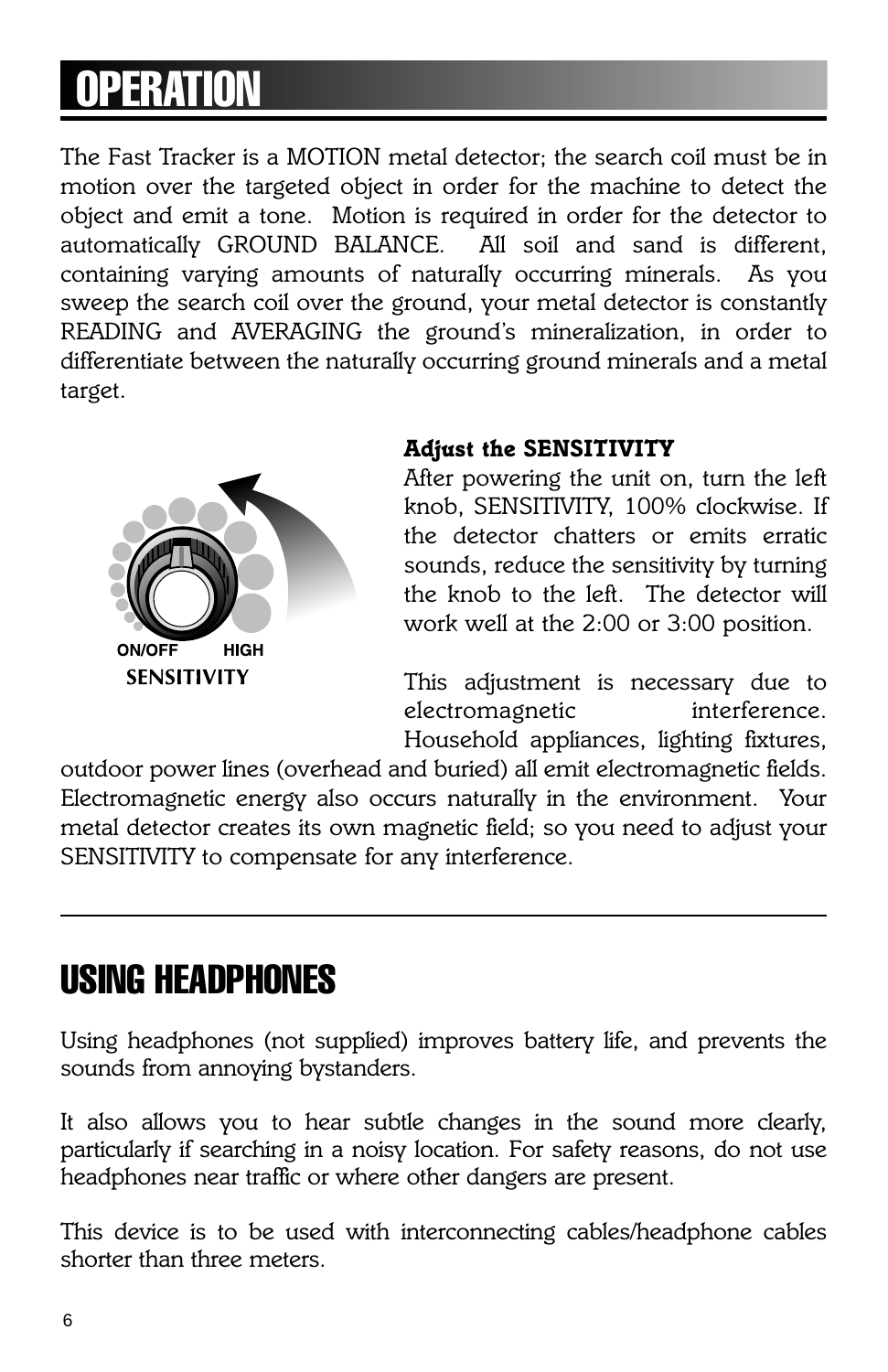# **OPERATION**

#### *Select the MODE OF OPERATION*

*The Fast Tracker has two operating modes, ALL METAL and DISCRIMINATION.*

## **ALL METAL**

*To enter the ALL METAL mode, click the right knob (Discriminate) off, 100% counterclockwise. In the full counterclockwise position, you will detect all types of metal.*

*In the ALL METAL mode, your detector will emit only one tone, regardless of the type of metal detected. It will detect low-grade metals like iron (a nail) or aluminum (foil). It will also detect more valuable items like silver, copper, and gold.*

### *APPLICATIONS:*

*Use the ALL METAL mode for household applications, such as finding property markers or lost objects like keys or machine parts.*

*ALL METAL is also useful for gold prospecting. Be aware that you need to search in an area where gold has been found in the past.*

*ALL METAL is also preferred for relic hunting. Many relics are made of iron. You must be in the ALL METAL mode to detect iron.*

*Maximum depth detection is achieved in the ALL METAL mode.*

## **DISCRIMINATION**

*Click the Discriminate Control (right Knob) on to enter the DISCRIMINATION mode.*

*Discrimination is the elimination of certain metals from detection, and the classification of targeted metals using audio feedback. See chart below.*



*As the chart illustrates, iron and steel will be discriminated out, inducing no audio response. Nickels and gold items will induce a low tone. Silver, copper, and brass will induce a high tone. Many pull-tabs (but not all) will induce a "broken" tone. To achieve the broken tone, set the discriminate control at the approximate center position, about 12:00.*

*Depth of detection is slightly reduced in the DISCRIMINATION mode.*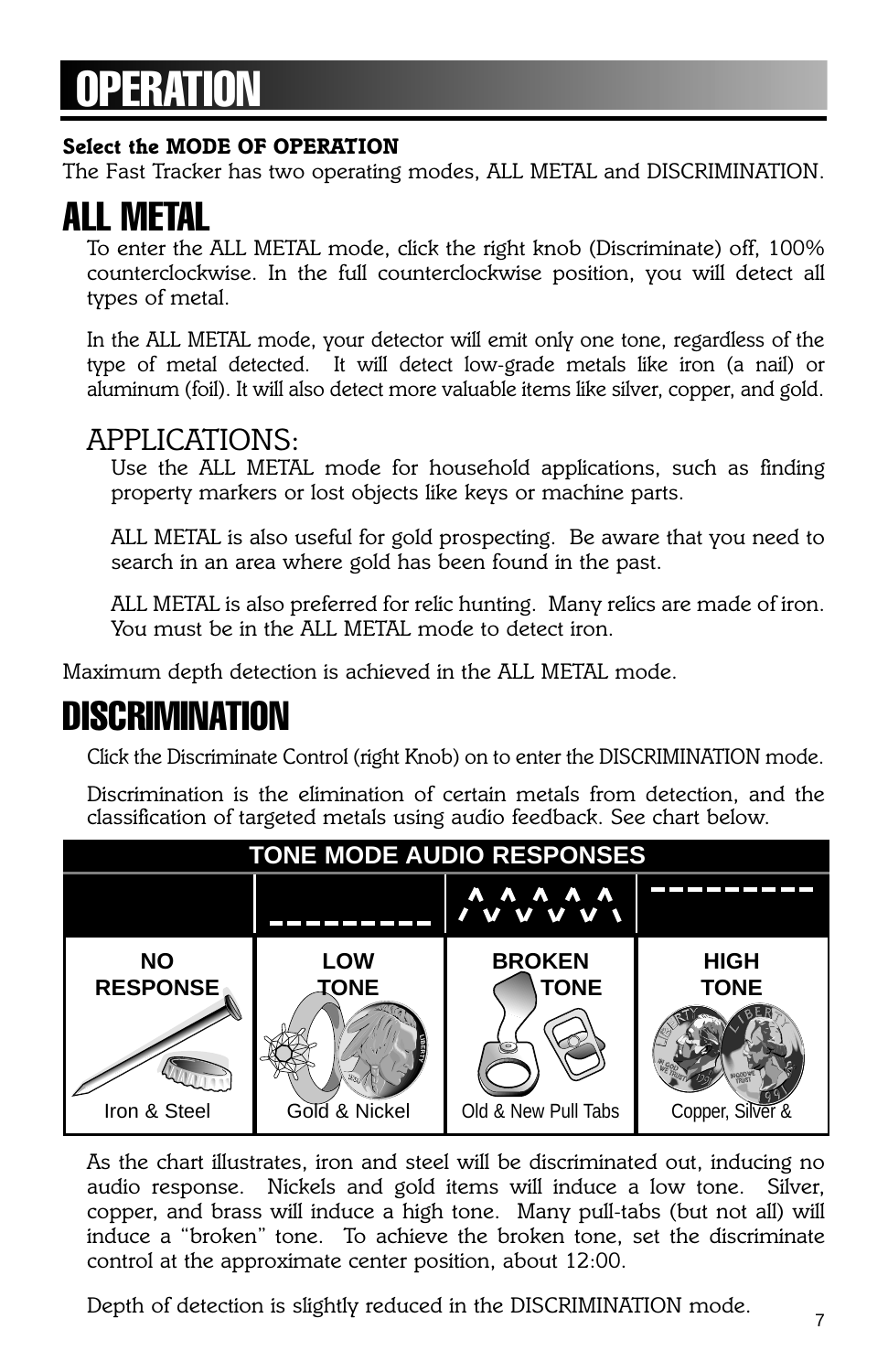# **INE FIELD TECHNIQUES**

## **SWEEP TECHNIQUE**

*Sweep the search coil in a slow, consistent, side-to-side motion. The detector's circuitry is constantly calculating the ground's mineralization. A steady, consistent coil speed is required for the detector to make an accurate calculation. Keep the search coil about one inch above the ground. Keep the coil even with the ground. Do not raise the coil at the ends of your sweep.*



## **TONE RESPONSE**

*Only dig up targets that induce repeatable tones. Each time you pass the search coil over a possible target, you should hear the same tone. If the tone does not repeat on each pass, varies in tone, or varies in location, then the target is usually not of value.*

*Inconsistent tones are evidence of high oxidation (rusted metal) or irregularly shaped trash items.*

*Note, however, that multiple tones may be evidence of multiple targets.*

*If you cannot pinpoint the location of a very strong signal, lift the coil higher off of the ground until a weaker, but more precise signal is heard.*

*For very weak signals, try moving the coil in short, rapid sweeps, closer to the ground.*

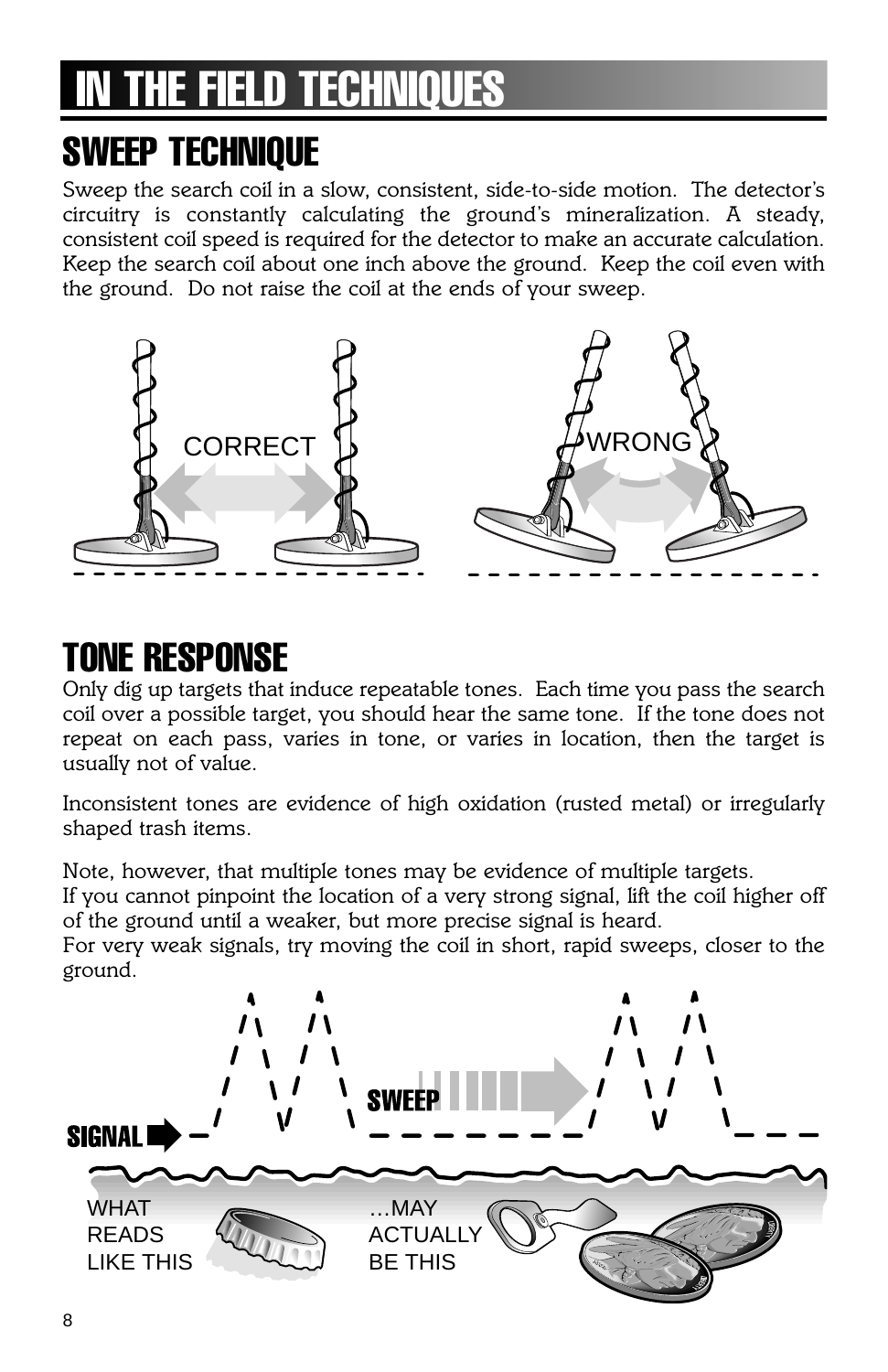# **THE FIELD TECHNIQUES**

## **PINPOINTING**

*Accurate pinpointing takes practice and is best accomplished by "X-ing" the suspected target area.*

- **1** Once a buried target is identified by a good *tone response, continue sweeping the coil over the target in a narrowing side-to-side pattern.*
- ●*2 Take visual note of the place on the ground where the "beep" occurs as you move the coil slowly from side to side.*
- ●*3 Stop the coil directly over this spot on the ground.*
- ●*4 Now move the coil straight forward and straight back towards you a couple of times.*



- ●*5 Again make visual note of the spot on the ground at which the "beep" occurs.*
- ●*6 If needed, "X" the target at different angles to "zero in" on the exact spot on the ground at which the "beep" occurs.*

## **TRUBBE**

*The following troubleshooting steps may assist you in case you're having problems with your Detector.*

## **YOUR DETECTOR IS EMITTING ERRATIC SIGNALS WHEN YOU'RE IN THE FIELD.**

*Your SENSITIVITY may be set too high. Try reducing the SENSITIVITY slightly until the false signals stop.* 

*Remember to swing your coil slowly. Some inconsistent signals will occur on highly rusted metals. If the signal does not repeat after successive passes of the coil over the same area, then the target is usually not worthwhile.*

*Natural and man-made electromagnetic fields can cause interference.*

### **YOUR DETECTOR IS NOT STABLE AND HAS A PULSING, DISTORTED TONE INSTEAD OF A CLEAR TONE.**

*This can occur if you're operating near another detector or near power lines that can interfere with the detector's operating frequency.* 

### **YOUR DETECTOR IS EMITTING A CONSTANT LOUD TONE OR CONSTANT REPEATING TONES**

*This usually occurs when the batteries are low. Try replacing your batteries with two new alkaline batteries.* 

## **KEEP 2 DETECTORS AT LEAST 20ft APART**

*If 2 detectors are in close proximity, interference between the two may cause your detector to emit erratic signals.*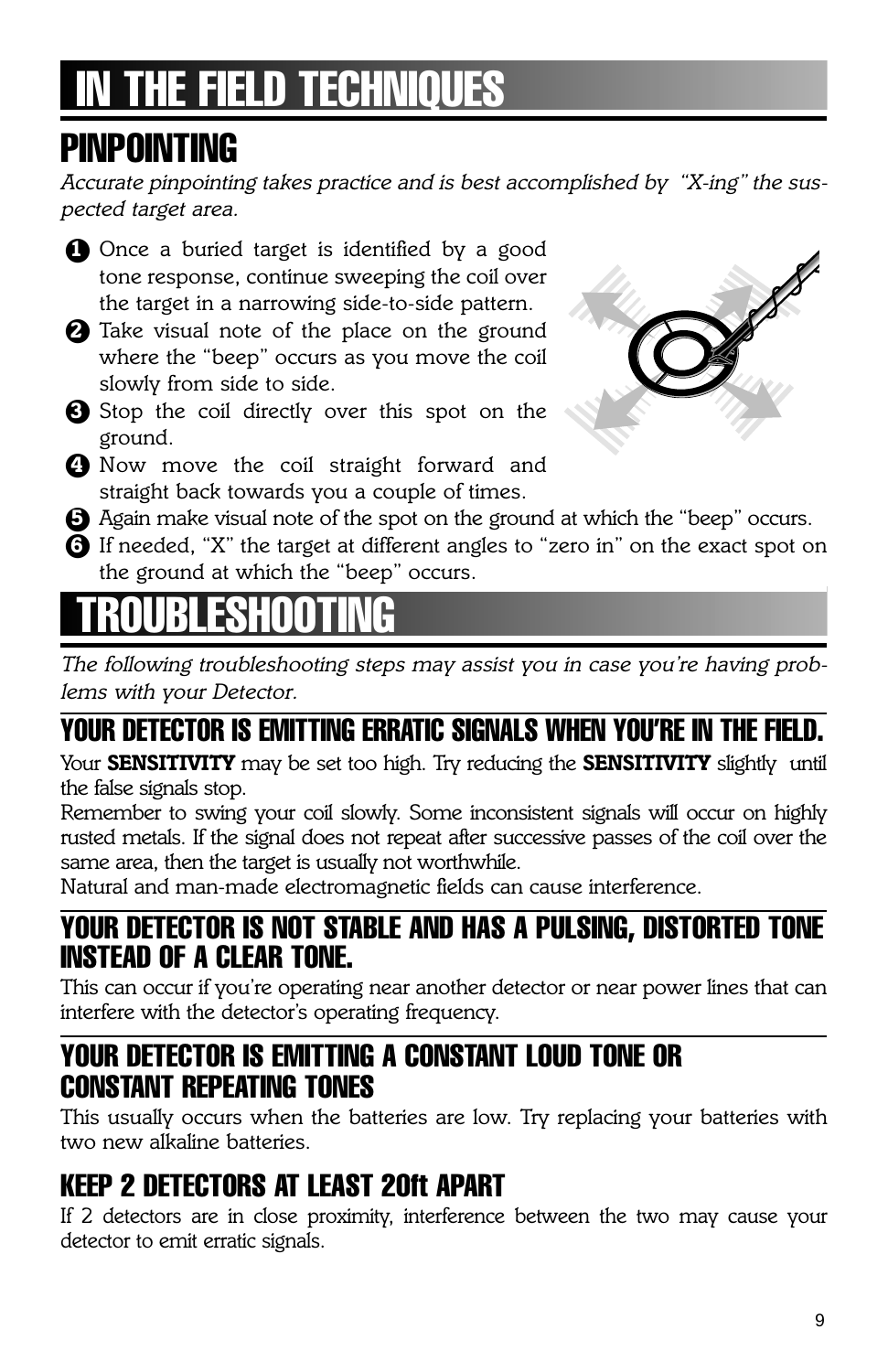# **CARE AND MAINTENA**

*Your Fast Tracker Metal Detector is an example of superior design and craftsmanship. The following suggestions will help you care for your metal detector so that you can enjoy it for years.*







*Handle the metal detector gently and carefully. Dropping it can damage electronic components.*

*Use and store the metal detector only in normal temperature environments. Temperature extremes can shorten the life of electronic devices and distort or melt plastic parts.*

*Wipe the metal detector with a damp cloth occasionally to keep it looking new. Do not use harsh chemicals, cleaning solvents, or strong detergents to clean the metal detector.*

*The coil is waterproof and may be submerged into either fresh or salt water. Be careful to prevent water from entering the control housing. After using the coil in salt water, rinse it with fresh water to prevent corrosion of the metal parts.*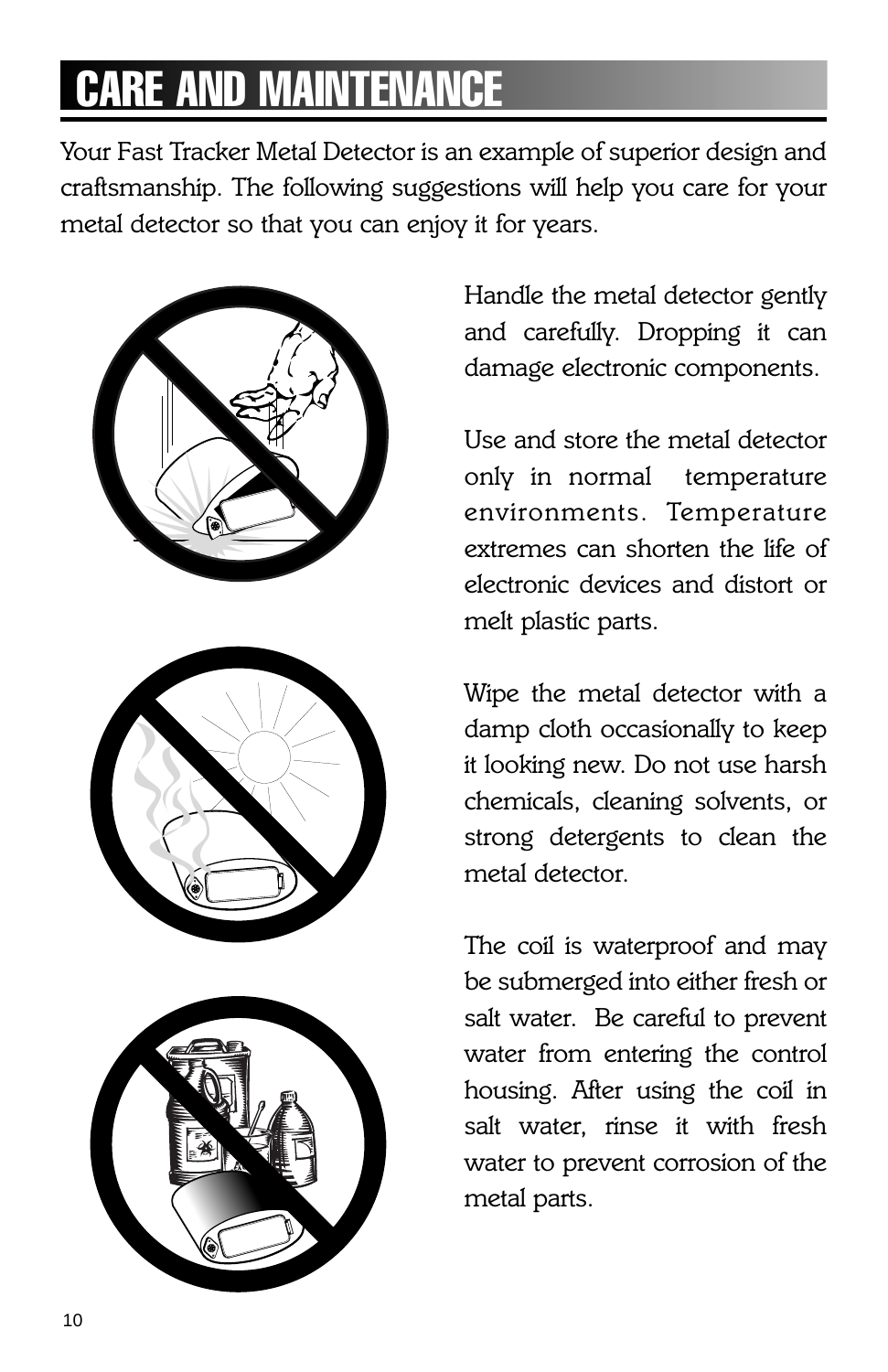# **METAL DETECTING APPLICATIONS**

## **COIN SHOOTING**

*Searching for coins is the most popular metal detecting application. We receive testimonials every day from BOUNTY HUNTER users finding very old coins — many times from the 1800's or earlier — in old school yards, parks, and even their own back yards.*

*To adjust your detector for coin shooting, you want to click on the ALL METAL control knob to about the 1:00 position. Find an older pull tab, and adjust the discrimination control to the point where you hear a broken, in-between, sound. At this setting, you have eliminated all iron objects, and will be aware of the presence of pull tabs, as they usually induce this broken tone.*

*Long-buried coins can often be detected deeper than newer coins. As an old coin oxidizes, it creates a magnetic halo in the soil, effectively increasing the size of its magnetic signature, and its detectability.*

## **JEWELRY HUNTING**

*Keep the discrimination control at the 11:00 setting for jewelry hunting. Many gold rings will register similar to pull-tabs. Beware that you will dig up many pull tabs in the search for gold rings. Both pull-tabs and gold rings can induce a low tone. Keep the discrimination control at the lower, 11:00, setting so that you do not eliminate small gold rings from detection.*

*Some gold rings can induce a double beep whereas most pull-tabs will not. To achieve the double beep, move the coil very slowly over the buried target at differing angles. You can sometimes achieve a double beep as the search coil passes over two sides of the ring.*

*Necklaces can be very difficult to detect. Silver rings will induce a high tone. Highly oxidized trash items can also induce high tones.*

## **RELIC HUNTING**

*A relic is a historical object, sometimes of great value. Relics are often made of iron or bronze. Therefore, keep your discrimination control turned off, in the 100% counterclockwise position. In this ALL METAL mode, you will detect all types of metal, including trash items. You must limit you relic-hunting activity to areas where you have a reasonable suspicion of finding an ancient object. Visit the local library to learn of historical events which occurred in the area. Remember to always obtain permission before searching property which is not your own.*

## **CACHE HUNTING**

*A cache, pronounced "cash", is a hidden store of valuables. Years ago, many people stashed valuables in cans, bags, and metal chests. They often buried them or hid them in the walls or floors of their homes. Search old homes or camp sites to locate caches. Caches are very rare and hard to find. Cache hunting requires the ALL METAL mode; so keep the discrimination control turned off.*

# **HOUSEHOLD APPLICATIONS**

*Lost keys or machine parts, underground pipes, and property markers can all be located using the ALL METAL mode. Keep the discrimination control in the off position.*